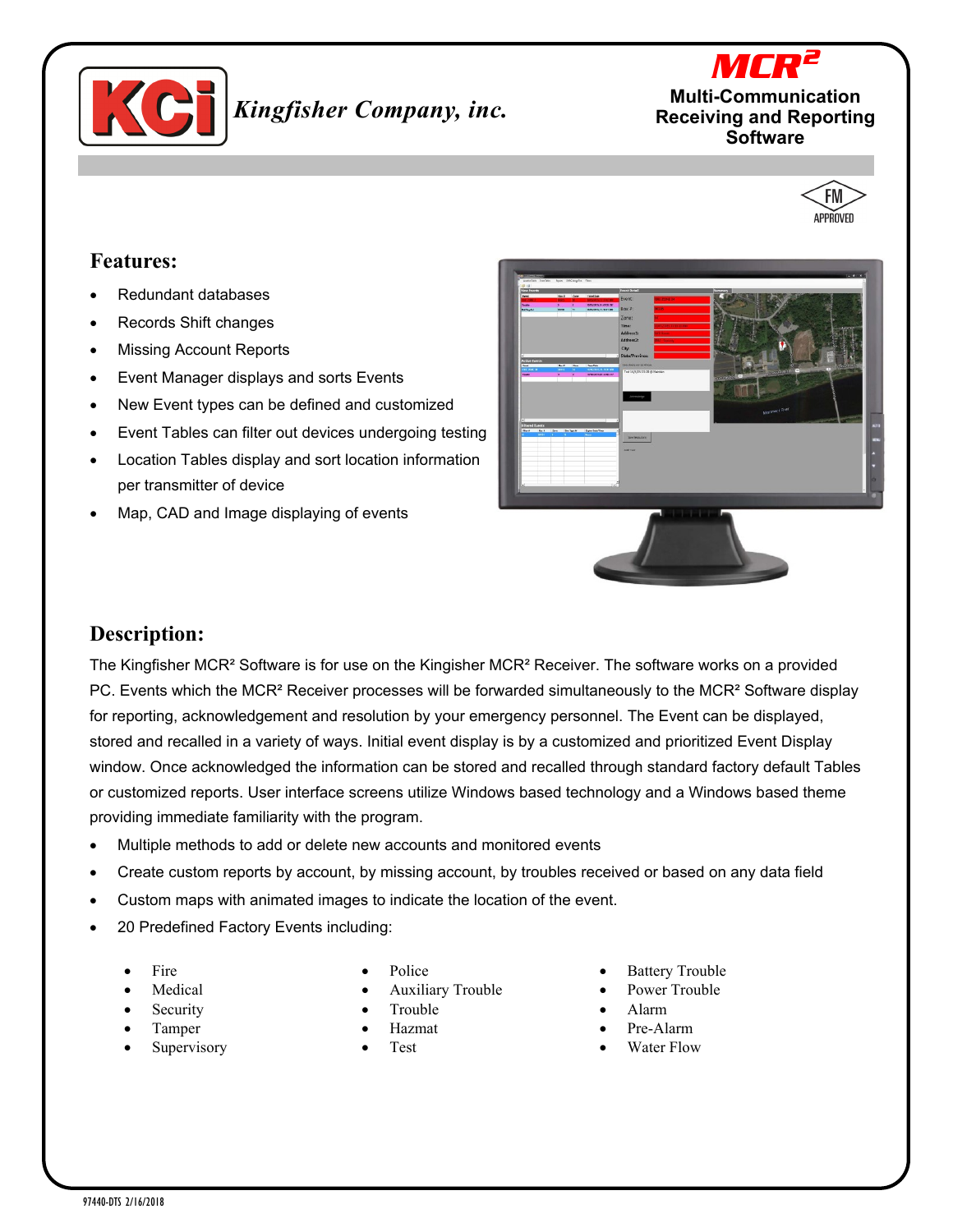## **Event Manager:**

- Dispatcher view of incoming and active events
- Customizable maps detailing event location
- Filter nuisance events, such as test, commissioning, and drills
- Generate reports and view database information



## **Event Table:**

- Permanent log of received events
- Color coded by event type
- Actions and resolutions can be viewed or edited

| Court      | <b>UO</b>                      | . .<br>Form                     | -----<br>Receiver Time                                                                                   | <br>TexaMACK                                                | <b>P. LONG BY STRIK FIRE</b><br>Teacher | .<br>Teacher | <b>STAR VESTEX</b><br>Mill             | <b>MO</b>                  | Fascoroled                                                                     | Readers Municipally State County 29 |                            |   | PMG<br>Pleftere          | from 1P                     | Xeased     | Yeard     |                       | Terrente Terafon | APN.                           |  |
|------------|--------------------------------|---------------------------------|----------------------------------------------------------------------------------------------------------|-------------------------------------------------------------|-----------------------------------------|--------------|----------------------------------------|----------------------------|--------------------------------------------------------------------------------|-------------------------------------|----------------------------|---|--------------------------|-----------------------------|------------|-----------|-----------------------|------------------|--------------------------------|--|
|            | <b>MACRIFIN</b>                | <b>Truckle</b>                  |                                                                                                          | 09/22/2015 16:54:56 BM/23/2015 16:54:56 Libraria-Strategies |                                         |              | <b>FAD Room</b>                        | <b>XF1-1 Baker</b>         |                                                                                |                                     |                            |   | C/Deste 102132           |                             | xx         | 228       | <b>MSC</b>            |                  |                                |  |
|            |                                | <b>DOC YAC</b>                  |                                                                                                          |                                                             | <b>MARKET AVENUE</b>                    |              | <b>Carl Store</b>                      | <b>MAGAZINE</b>            |                                                                                |                                     |                            |   | <b>Profession</b>        |                             |            | <b>In</b> | <b>MAYO</b>           |                  |                                |  |
| 276        | <b>REACTIONAL</b>              | <b>Newle Draws</b>              | 09/22/2015 15:53:02 09/23/2015 15:53:02                                                                  |                                                             |                                         |              | <b>FAD Room</b>                        | <b>SPT-1 Baker</b>         |                                                                                |                                     |                            |   | C104454 102133           |                             | $-1276$    | 228       | MOST.                 | - 4              | in.                            |  |
|            | 6631202904                     | Test                            | 09/22/2015 15:00:58. 09/22/2015 15:50:58.                                                                |                                                             |                                         |              | <b>FAD Foon</b>                        | <b>IST-4 have</b>          |                                                                                |                                     |                            |   | C10mls 102.132 376       |                             |            | 229       | 66312                 |                  |                                |  |
|            |                                | $-$                             |                                                                                                          | <b>CONTRACTOR</b>                                           | <b>CONTINUES TO BE TO</b>               |              | <b>Fact Room</b>                       | ٠.                         |                                                                                |                                     |                            |   |                          |                             |            |           |                       |                  |                                |  |
|            | <b>ADMINISTRATION</b>          | <b>Ted</b>                      | 09/22/2015 10:43:18. 09/23/2015 15:43:19.                                                                |                                                             |                                         |              | <b>F&amp;D Foon</b>                    | <b>WILLERS</b>             |                                                                                |                                     |                            |   | C:Dasia 102132           |                             | <b>INK</b> | 238       | <b>NOW?</b>           |                  |                                |  |
|            | Antennati                      | Test                            | 09/22/2015 19:37:02 09/23/2015 19:37:02                                                                  |                                                             |                                         |              | <b>FRD Form</b>                        | <b>Langer Credit</b>       |                                                                                |                                     |                            |   |                          | 10.2.1.32                   |            |           | 3770                  |                  |                                |  |
|            | 0130500907                     | Tee                             | 09/22/2015 15:26:52 05:22/2015 15:26:52.                                                                 |                                                             |                                         |              | <b>F&amp;D Foon</b>                    | IRAC-Dewne NACHE           | 30 ends the FIAC test wood                                                     |                                     |                            |   | C10exfa., 102.132        |                             | 1376       | 238       | 01355                 |                  |                                |  |
|            | <b>LESTING</b>                 | <b>FIRE STAR</b>                | <b>DESPESSION CONTRACTOR IN A DESPESSION</b>                                                             |                                                             |                                         |              | <b>FRO Form</b>                        | <b>STAR</b>                | <b>Receive and Although the track</b>                                          |                                     |                            |   |                          | 102130 1                    |            |           | <b>NOTE</b>           |                  |                                |  |
| 368        | <b>ALCOHOL: NO</b>             | Touble                          | 09/22/2015 10:20:45  09/22/2015 15:22:45  09/22/2015 15:25:23.                                           |                                                             |                                         |              | <b>F&amp;D Foom</b>                    | <b>STAR</b>                | Receiver sent ACAbouledge for event.                                           |                                     | <b>State Street Street</b> |   |                          | $102132 - 0$                |            | ×         | 56321                 | $\overline{1}$   | $-1$                           |  |
|            | <b>DESCRIPTION</b>             | Test.                           | 09/22/2019 19:20:33 09/22/2019 19:20:34                                                                  |                                                             |                                         |              | <b>FRD Form</b>                        | <b>SPRTLES</b>             |                                                                                |                                     |                            |   |                          | 102332                      |            |           | <b>OEN'R</b>          |                  |                                |  |
|            | 563130090                      | Text                            | 09/22/2015 15:20:03  05/22/2015 15:20:03                                                                 |                                                             |                                         |              | <b>F&amp;D Room</b>                    | KF3-2 Batter Pul Hook      |                                                                                |                                     |                            |   |                          | 102132                      |            |           | 56310                 |                  |                                |  |
|            | <b>MAYBERS</b>                 | <b>Truckle</b>                  | 09/22/2015 15:00 05/23/2015 15:54:01 05/22/2015 15:05:23                                                 |                                                             |                                         |              | <b>F&amp;D Fears</b>                   | <b>STAR</b>                | Receiver sent ACK contedge for exect.                                          |                                     |                            |   |                          | $102332 - 0$                |            | ٠         | MOZI                  | 73               |                                |  |
|            | 14500                          | <b>Service</b>                  |                                                                                                          |                                                             |                                         |              | <b>Fact Foors</b>                      | <b>STMP</b>                | Facever and ACA's weeks for event.                                             |                                     |                            |   |                          | 10-2-1-33                   |            |           | <b>SOP</b>            |                  |                                |  |
|            | <b>NOTE</b>                    | $\sim$                          |                                                                                                          |                                                             |                                         |              | <b>FRO Form</b>                        | m.                         | <b>Facebook and ACK explodies for event</b>                                    |                                     |                            |   |                          | 102132                      |            |           |                       |                  |                                |  |
|            | <b>NO WWW</b>                  | <b>COL YAK O</b>                | 00222751010 5222151010 002215151417                                                                      |                                                             |                                         |              | <b>Carl Even</b>                       | <b>INTERNATIONAL</b>       | Receive and ADD contains for event.                                            |                                     |                            |   |                          | 102132                      |            |           | 54021                 |                  |                                |  |
|            | commoned                       | Test.                           | 09/22/2015 19:13:23 09/23/2015 19:13:24                                                                  |                                                             |                                         |              | <b>FRD Form</b>                        | <b>IRAC - Newsal NACIO</b> | <b>Marsh tra PAC led need</b>                                                  |                                     |                            |   | C104x54 102132           |                             | 1376       | 238       | <b>CENTE</b>          |                  |                                |  |
|            | \$432100902                    | Tee                             | 09/20/2015 15:12:05  09/22/2015 15:12:05                                                                 |                                                             |                                         |              | <b>F&amp;D Foon</b>                    | \$149                      |                                                                                |                                     |                            |   |                          | 10:2.1.32                   |            |           | 5621                  |                  |                                |  |
|            |                                | <b>COMPANY</b><br><b>Toylor</b> |                                                                                                          | <b>CONTRACTOR</b>                                           | <b><i>CALIFORNIA MUSICAL</i></b>        |              | <b>FRO Room</b>                        |                            | <b>Receive and ADD contributes for each 1</b>                                  |                                     |                            |   |                          | <b>Basic Library</b>        |            |           | <b>MAY</b>            |                  |                                |  |
| 263        | ALCOHOL: NO                    |                                 | 09/22/2015 10:05:40  09/22/2015 15:05:40  09/22/2015 15:06:21                                            |                                                             | <b>COLORADO</b>                         |              | <b>F&amp;D Foom</b>                    | $ 5388$                    | Receiver sent ACA'coviedge for event.                                          |                                     |                            | . |                          | $102332 - 0$                |            | <b>In</b> | 54021                 | $\rightarrow$    | $-1$                           |  |
| <b>SKE</b> |                                | <b>PROGRESS</b>                 | <b>CASE COVA PLOATE IN CASE PLOATE</b>                                                                   |                                                             |                                         |              | <b>PED Form</b>                        | <b>STAR</b><br><b>STAR</b> | <b>Receive and ADD contains for each.</b><br>Facever and ADDocumbia for event. |                                     |                            |   |                          | <b>Basser For</b><br>102132 | $\sim$     | <b>In</b> | <b>NOT</b>            |                  | m.                             |  |
|            | 5432108702                     | Touble<br>Yes.                  | 09/22/2015 15:03:05  09/22/2015 15:00:05  09/22/2015 15:03:20<br>06/20/2015 16:02:06 BM/23/2015 16:02:06 |                                                             |                                         |              | <b>F&amp;D Room</b><br><b>FAD Room</b> | <b>STAR</b>                |                                                                                |                                     |                            |   |                          | 102.132                     |            |           | 54321<br><b>Scott</b> | $\mathbf{z}$     |                                |  |
|            | <b>MICHIGAGE</b><br>1204030904 | Ted                             | 09/22/2015 15:00:19 05/22/2015 15:00:19.                                                                 |                                                             |                                         |              | <b>F&amp;D Foon</b>                    | KFS-1 Button               |                                                                                |                                     |                            |   |                          | $10233 - 1$                 |            |           | 1296                  |                  |                                |  |
|            | <b><i><u>PASSARING</u></i></b> | Test.                           | ON 22-2015 14 FR 15. BV 23-2015 14 FR 16.                                                                |                                                             |                                         |              | <b>FRD Food</b>                        | <b>KPRTIES</b>             |                                                                                |                                     |                            |   |                          | 102332                      |            |           | <b>OSN'A</b>          |                  |                                |  |
|            | 5432100902                     | Text                            | 09/20/2015 14:09:27 85/22/2015 14:59:27                                                                  |                                                             |                                         |              | <b>F&amp;D Foom</b>                    | 5149                       |                                                                                |                                     |                            |   |                          | $102332 - 1$                |            |           | 54321                 |                  |                                |  |
|            | <b>MATTERS</b>                 | --                              | <b>DESCRIPTION OF A REPORT OF A REAL PROPERTY OF A REAL</b>                                              |                                                             |                                         |              | <b>FIND Form</b>                       | <b>INTER</b>               | <b>Facebook and ACRAMENTAL for each 1</b>                                      |                                     |                            |   |                          | 102130                      |            |           | <b>MAY</b>            |                  |                                |  |
|            | <b>ADVISORIA</b>               | Ted                             | 09/22/2015.14:55:21. 05/22/2015.14:55:21.                                                                |                                                             |                                         |              | <b>F&amp;D Foon</b>                    | <b>STAD</b>                |                                                                                |                                     |                            |   |                          | 102132                      |            | ٠         | 5021                  |                  |                                |  |
|            | семирово                       | <b>Test</b>                     | 09/22/2015 14:50:51 09/23/2015 14:50:52                                                                  |                                                             |                                         |              | <b>FILD Form</b>                       | <b>IRAC-Fenna NACIO</b>    | <b>Minute the PAC and most</b>                                                 |                                     |                            |   | C/Drifts                 | 102333                      | 330        | 228       | <b>CENT</b>           |                  |                                |  |
| ×          | CROOSCIETY?                    | <b>EnOrg-Fall</b>               | 09/22/2015 14:49:11. 09/22/2015 14:49:12. 09/22/2015 14:49:42.                                           |                                                             |                                         |              | <b>F&amp;D Foom</b>                    | <b>IRAC-Edward NACIO</b>   | Receiver sent ACR/cruikdge for event.                                          |                                     |                            |   | C:Deste 232.             |                             | 18         | 228       | orass                 | $\mathbf{r}$     | $\mathbf{r}$                   |  |
|            | <b>BESCRIPPS</b>               | Ted.                            | 09/22/2015 14:43 15 / 09/23/2015 14:43 15                                                                |                                                             |                                         |              | <b>FILD Form</b>                       | <b>SPT-1 Baker</b>         |                                                                                |                                     |                            |   | C/Davida, 10.2.1.33  376 |                             |            | 228       | <b>MOK?</b>           |                  |                                |  |
|            | deMARK7Y7                      | <b>Bellingful</b>               | 09/22/2015 14:40:37. 09/22/2015 14:40:38. 09/22/2015 14:41:06.                                           |                                                             |                                         |              | F&D Foom                               | IRAC-Dewnal NAC10          | Receiver sent ACN/cruikdge for event.                                          |                                     |                            |   | Cribeata.                | 102.133                     | 325        | 228       | <b>OHMS</b>           | - 7              | $-1$                           |  |
|            | delektronee                    | Yes.                            | 09/20/2015 14:08:22 89/23/2015 14:09:22                                                                  |                                                             |                                         |              | <b>FAD Room</b>                        | IRAC-Fenna NACID           | Minute the 1980 and most                                                       |                                     |                            |   | C/Deste 102132           |                             | 336        | 228       | draw)                 |                  |                                |  |
| 264        | -                              | Touble                          | 09/22/2015 14:27:51. 09/22/2015 14:27:51. 09/23/2015 14:55:32.                                           |                                                             |                                         |              |                                        |                            | Heat End 1 FecaverdReceiver Hea.                                               |                                     |                            |   |                          | 102332                      |            |           | $\circ$               | <b>ID</b>        | $1 - 1$                        |  |
|            | ٠                              | Aid Truck                       | 09/22/2019 14:27:51  09/23/2019 14:27:51                                                                 |                                                             |                                         |              |                                        |                            | <b>M.P. and recovered at</b>                                                   |                                     |                            |   |                          | w.                          |            |           | ٠                     | ٠                | ٠                              |  |
| 5iO        | $\mathbb{R}$                   | Toyota                          | 05/22/2015 14:27:47. 05/22/2015 14:27:47. 05/34/2015 13:01:30                                            |                                                             |                                         |              |                                        |                            | <b>Banguar #1 lost Heatflast</b>                                               |                                     |                            |   |                          | w.                          |            |           | $\circ$               | <b>In</b>        |                                |  |
|            | 14                             | <b>Tender</b>                   | 06/22/2015 14:27:06 - 05/23/2015 14:27:00                                                                |                                                             |                                         |              |                                        |                            | Heat East 2 Recommediatory Hea                                                 |                                     |                            |   |                          | 102333                      |            |           | <b>In</b>             | ٠                | ٠.                             |  |
|            | ٠                              | Aug Truckle                     | 09/22/2015 14:27:36  09/22/2015 14:27:36  09/24/2015 12:02:03                                            |                                                             |                                         |              |                                        |                            | 2rd IP sodore connected                                                        |                                     |                            |   |                          | $\sim$                      |            |           | ٠                     |                  | $\sim$                         |  |
| 229        | - 2                            | <b>Tought</b>                   | 09/22/2015 14:27:10 89/23/2015 14:27:32                                                                  |                                                             |                                         |              |                                        |                            | <b>Receive £21nd Heather</b>                                                   |                                     |                            |   |                          | $\sim$                      |            |           | $\circ$               | in.              | $1 - 0$                        |  |
| ZX.        | 5631300904                     | Text                            | 09/22/2015 14:20:03  05/22/2015 14:20:05                                                                 |                                                             |                                         |              | <b>F&amp;D Foon</b>                    | AF3-2 Baton Pul Hook       |                                                                                |                                     |                            |   |                          | 102132                      |            |           | 5000 4                |                  |                                |  |
|            | SEMINISTY?                     | <b>Ballymia</b>                 | 06/22/2015 14 11:44  05/23/2015 14:11:45  05/23/2015 14:27:04                                            |                                                             |                                         |              | <b>FAD Reser</b>                       | <b>IRAC STAR</b>           | Receiver sent ACKnowledge for exect.                                           |                                     |                            |   |                          | $102332 - 0$                |            |           | Mann                  |                  | a.<br>$\overline{\phantom{a}}$ |  |
|            |                                |                                 |                                                                                                          |                                                             |                                         |              |                                        |                            |                                                                                |                                     |                            |   |                          |                             |            |           |                       |                  |                                |  |

## **Program Control Form:**

- Configure system settings
- Perform system diagnostics
- View system status

| <b>KF</b> KFCi Receiver 1 Program Control Form                                                                                                                                                                                                                                                                                                                                                                                                                                                                                                                                                                                                                                                                                                                                                                                                                                                                                                                                                                                                                                                                                                                                                                                                                                                                                                                                                                                                                                                                                                                                                                                                                                                                                                                                                                                                                                                                                                                                                                                                                                                                                                                                                                                                                                                                                                                                                                   | $\begin{array}{c c}\n\hline\n\end{array}$ |  |  |  |  |  |
|------------------------------------------------------------------------------------------------------------------------------------------------------------------------------------------------------------------------------------------------------------------------------------------------------------------------------------------------------------------------------------------------------------------------------------------------------------------------------------------------------------------------------------------------------------------------------------------------------------------------------------------------------------------------------------------------------------------------------------------------------------------------------------------------------------------------------------------------------------------------------------------------------------------------------------------------------------------------------------------------------------------------------------------------------------------------------------------------------------------------------------------------------------------------------------------------------------------------------------------------------------------------------------------------------------------------------------------------------------------------------------------------------------------------------------------------------------------------------------------------------------------------------------------------------------------------------------------------------------------------------------------------------------------------------------------------------------------------------------------------------------------------------------------------------------------------------------------------------------------------------------------------------------------------------------------------------------------------------------------------------------------------------------------------------------------------------------------------------------------------------------------------------------------------------------------------------------------------------------------------------------------------------------------------------------------------------------------------------------------------------------------------------------------|-------------------------------------------|--|--|--|--|--|
| Connect   Options   GUI Connect                                                                                                                                                                                                                                                                                                                                                                                                                                                                                                                                                                                                                                                                                                                                                                                                                                                                                                                                                                                                                                                                                                                                                                                                                                                                                                                                                                                                                                                                                                                                                                                                                                                                                                                                                                                                                                                                                                                                                                                                                                                                                                                                                                                                                                                                                                                                                                                  |                                           |  |  |  |  |  |
| □ GUI client if checked (do not check to connect to Receiv-<br>Secondary I.P.<br>Primary I.P.<br>10.2.1.32<br>10.2.1.33<br>Send Arys to 1st IP<br>HangUp<br>Open<br>Close Socket<br><b>Primary Port</b><br>2350<br>Receiver<br>Secondary Port 2350<br>Send Arvs to 2nd IP                                                                                                                                                                                                                                                                                                                                                                                                                                                                                                                                                                                                                                                                                                                                                                                                                                                                                                                                                                                                                                                                                                                                                                                                                                                                                                                                                                                                                                                                                                                                                                                                                                                                                                                                                                                                                                                                                                                                                                                                                                                                                                                                        |                                           |  |  |  |  |  |
| Connect UPS on COM1 _   V Attempt Auto Re-Connect<br>Move 1st Rec. DB to Non-Volatile RAM<br>V Use Both I.P. if checked else 1st<br>M Auto Send Arvs DB after seconds-17<br>Move 2nd Rec DB to Non-Volatile RAM<br>Alarm Filter<br>Print<br>V Auto Move<br><b>Clear TextBox</b><br>Close Pop-Ups<br>Check 1st R. DR<br>Check 2nd R. DB<br>Show Heartbeat(sy<br>Filter all 'Test' Events<br>⊽<br>Shift Change<br>Silence Alarm(s)<br><-Test LookUp<br>Ack All<br>1.1.12/10/2013.23:34:12:123.3.1.0.0.0.1.0<br>Test                                                                                                                                                                                                                                                                                                                                                                                                                                                                                                                                                                                                                                                                                                                                                                                                                                                                                                                                                                                                                                                                                                                                                                                                                                                                                                                                                                                                                                                                                                                                                                                                                                                                                                                                                                                                                                                                                                |                                           |  |  |  |  |  |
| shove event is round filtered<br>"above event is round filtered"->0<br>Filtered Event auto sent User Ack to ->10.2.1.32 slence Console->3.2.10/06/2015.17:23:23:000.0.66323.0.0.90.0.0.1794<br>from->10.2.1.32 oot->1.1.10/06/2015 17:23:29:000.0.66323.0.0.90.0.0.1538<br>Event not in Receiver LT for RFnode >66323 Sensor Number>90<br>Event not Found in our Location Table (either) RFnode->66323 Sensor Number->90<br>*Unknown Event Type From Receiver->0<br>Event Lookup result->row->0 with id->66323.0.0.90.0.0.1538 <not found="" in="" location="" table<br="">above event is round fittered<br/>"above event is round filtered"-&gt;0<br/>Filtered Event auto sent User Ack to -&gt;10.2.1.32 silence Console-&gt;3.2.10/06/2015.17:23:29:000.0.66323.0.0.90.0.0.1538<br/>from &gt;10.2.1.32 got &gt;1,1,10/06/2015.17:23:29:000.0.66323.0.0.90.0.0.1538<br/>Event not in Receiver LT for RFnode-&gt;66323 Sensor Number-&gt;90<br/>Event not Found in our Location Table (either) RFnode-&gt;66323 Sensor Number-&gt;90<br/>*Unknown Event Type From Receiver&gt;0<br/>Event Lookup result-amw-afl with id-a66323.0.0.90.0.0.1538c-not found in Location Table<br/>above event is round fitered<br/>Oc-"benefit bourn at treve evode"<br/>Filtered Event auto sent User Ack to -&gt;10.2.1.32 slence Console-&gt;3.2.10/06/2015.17:23:29:000.0.66323.0.0.90.0.0.1538<br/>socket not really open (send 1): Dirom-&gt;10.2.1.33 got-&gt;1,6,10/06/2015,17:23:38:000,0,123,0,0,54,0,0,295<br/>Event not in Receiver LT for RFnode-&gt;123 Sensor Number-&gt;54<br/>Event not Found in our Location Table (ether) RFnode &gt;123 Sensor Number&gt;54<br/>"Unknown Event Type From Receiver-&gt;0<br/>Event Lookup result-prow-of) with id-&gt;123.0.0.54.0.0.295<not found="" in="" location="" table<br="">Defined is three reads?<br/>Filtered Event auto sent User Ack to -&gt;10.2.1.33 silence Console-&gt;3.2.10/06/2015.17:23:38:000.0.123.0.0.54.0.0.295<br/>socket not really open (send 1): 0from &gt;10.2.1.33 got &gt;1.6,10/06/2015,17:24:00:000,0,51484,0,0,52,0,0.389<br/>Event not in Receiver LT for RFnode-&gt;51484 Sensor Number-&gt;52<br/>Event not Found in our Location Table (either) RFnode-&gt;51484 Sensor Number-&gt;52<br/>"Unknown Event Type From Receiver-&gt;0<br/>Event Lookup result-anw-a0 with id-a51484.0.0.52.0.0.389c-not found in Location Table</not></not> |                                           |  |  |  |  |  |
| 티<br>above event is fitered ->0<br>Filtered Event auto sent Liser Ack to <> 10.2.1.33 silence Console > 3.2.10/06/2015 17:24:00:000.0.51484.0.0.52.0.0.389<br><b>Different part of the Months</b>                                                                                                                                                                                                                                                                                                                                                                                                                                                                                                                                                                                                                                                                                                                                                                                                                                                                                                                                                                                                                                                                                                                                                                                                                                                                                                                                                                                                                                                                                                                                                                                                                                                                                                                                                                                                                                                                                                                                                                                                                                                                                                                                                                                                                |                                           |  |  |  |  |  |

*Kingfisher Company, inc. 81 Old Ferry Road - Lowell, MA 01854 Phone: 978-596-0214 Fax: 978-596-0217 [www.kfci.com](http://www.kfci.com/)*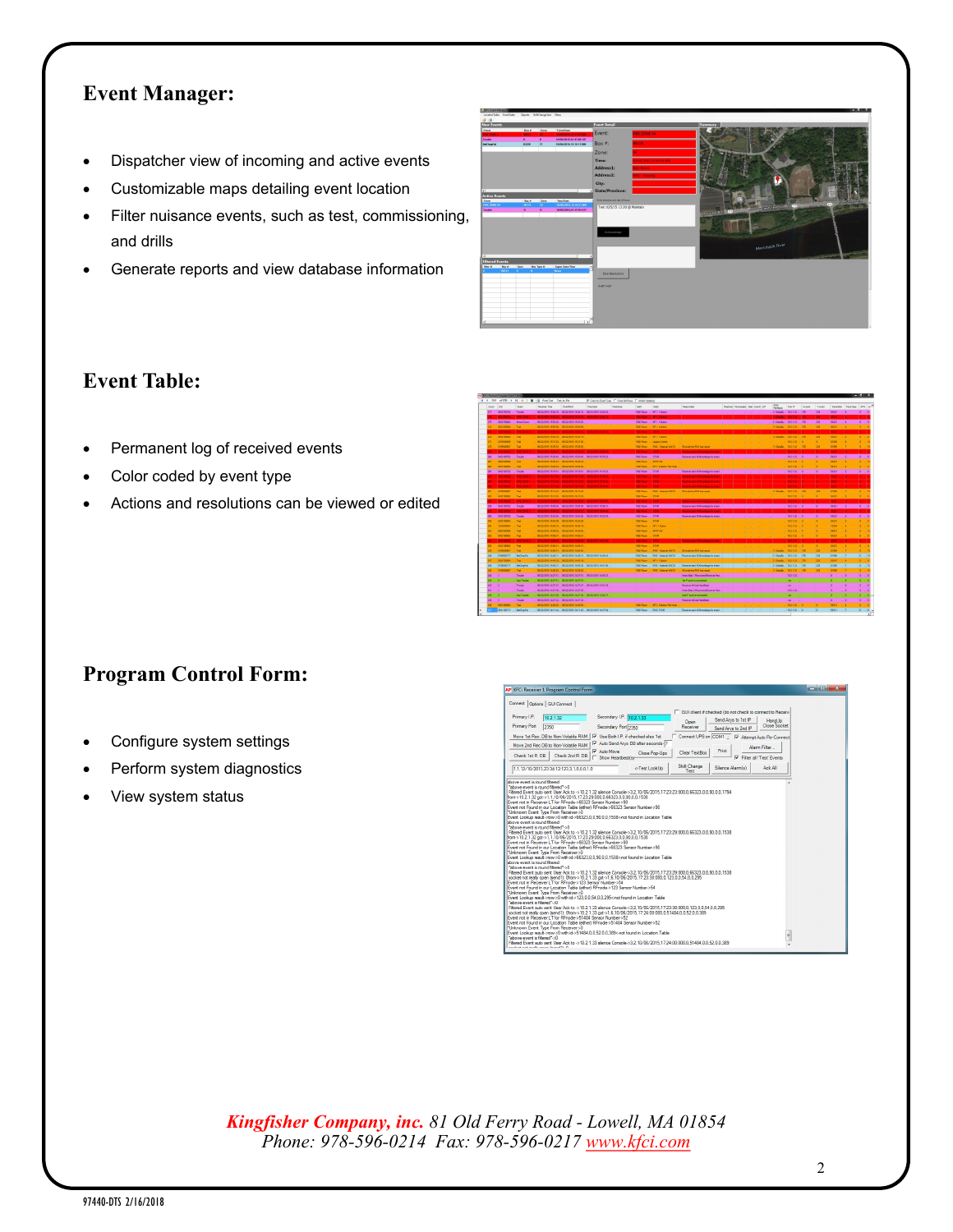## **Location Table Add Form:**

- Easily add any Kingfisher Transmitter to your datasbase
- Define location, event, and zone information
- Link to custom image files to be displayed upon event annunciation.

|                                                |                                                                | Status and/or Result(s)                                                                                 |
|------------------------------------------------|----------------------------------------------------------------|---------------------------------------------------------------------------------------------------------|
|                                                |                                                                |                                                                                                         |
|                                                |                                                                |                                                                                                         |
| RFnode (box #)                                 | Addressable Panel Node                                         | SensorNumber<br>SensorType<br>RFnodeTvpe                                                                |
|                                                | lo                                                             | 10<br>lo<br>lo                                                                                          |
| $UID->$                                        |                                                                | <-Lookup                                                                                                |
|                                                | These fields all numeric input.                                | UID must be unique; Can only add what is not there already. Use Edit or Delete form to Change Existing. |
|                                                |                                                                |                                                                                                         |
| Address2 (120 char max)<br>City (120 char max) |                                                                | State or Province (120 char max) Country Region (120 char max)<br>Postal Code (20 char max)             |
|                                                |                                                                |                                                                                                         |
|                                                | Picture Filename (120 char max) Lati /Long. (spare 120 char m) | C Just this Row<br>Add Row(s)                                                                           |
|                                                | Dot Y coord, (numeric)                                         | C. Add STAR Rows<br>1 Tone<br>C Add KF1(S)-3(S) callbox Rows<br>2 Tones                                 |
| Dot X coord. (numeric)                         |                                                                | C Add KFRTI-8(S) Rows                                                                                   |
|                                                | Check I T for REnodes with<br>2nd RFnodeType                   | Add KFRTI-20(S)/52(S) Rows: 20 to 52-><br>52<br>C Add KFAPT T Loop #2 T Loop #3 T Loop #4               |

## **Custom Reports:**

- Box history reports
- Missing box reports
- Location reports
- Fully customizable fields
- Selectable date ranges

| واردر<br>$\mathbf{x}$<br>$\overline{AF}$ Box # 66312 ReceiverTD From: 9/28/2015 4:10:12 PM To: 10/9/2015 4:10:12 PM filter = none |        |                                |      |                     |                      |        |                      |                  |              |  |
|-----------------------------------------------------------------------------------------------------------------------------------|--------|--------------------------------|------|---------------------|----------------------|--------|----------------------|------------------|--------------|--|
| <b>Print Preview</b><br><b>Print Text</b><br>Text to File                                                                         |        |                                |      |                     |                      |        |                      |                  |              |  |
|                                                                                                                                   | RFnode | SensorTypeName<br>SensorNumber |      | Address1            | Address <sub>2</sub> | City   | <b>StateProvince</b> | <b>TimeDate</b>  |              |  |
|                                                                                                                                   | 66312  | 90                             | Test | R&D Room            | KF1 - 4 Button       | Lowell | MA                   | 09/30/2015.13:3  |              |  |
|                                                                                                                                   | 66312  | 90                             | Test | <b>R&amp;D Room</b> | KF1 - 4 Button       | Lowell | MA                   | 10/02/2015.18:0  |              |  |
|                                                                                                                                   | 66312  | 90                             | Test | <b>R&amp;D Room</b> | KF1 - 4 Button       | Lowell | <b>MA</b>            | 09/28/2015.16:3  |              |  |
|                                                                                                                                   | 66312  | 90                             | Test | <b>R&amp;D Room</b> | KF1 - 4 Button       | Lowell | <b>MA</b>            | 10/05/2015.06:0  |              |  |
|                                                                                                                                   | 66312  | 90                             | Test | R&D Room            | KF1 - 4 Button       | Lowell | MA                   | 10/05/2015.08:3. |              |  |
|                                                                                                                                   | 66312  | 90                             | Test | R&D Room            | KF1 - 4 Button       | Lowell | MA                   | 10/05/2015.01:0  |              |  |
|                                                                                                                                   | 66312  | 90                             | Test | <b>R&amp;D Room</b> | KF1 - 4 Button       | Lowell | <b>MA</b>            | 10/05/2015.03:3  |              |  |
|                                                                                                                                   | 66312  | 90                             | Test | <b>R&amp;D Room</b> | KF1 - 4 Button       | Lowell | <b>MA</b>            | 09/28/2015.19:0  |              |  |
|                                                                                                                                   | 66312  | 90                             | Test | R&D Room            | KF1 - 4 Button       | Lowell | MA                   | 09/28/2015.21:3  |              |  |
|                                                                                                                                   | 66312  | 90                             | Test | <b>R&amp;D Room</b> | KF1 - 4 Button       | Lowell | <b>MA</b>            | 09/29/2015.00:0  |              |  |
|                                                                                                                                   | 66312  | 90                             | Test | <b>R&amp;D Room</b> | KF1 - 4 Button       | Lowell | <b>MA</b>            | 09/29/2015.02:3  |              |  |
|                                                                                                                                   | 66312  | 90                             | Test | R&D Room            | KF1 - 4 Button       | Lowell | MA                   | 09/29/2015.05:0  |              |  |
|                                                                                                                                   | 66312  | 90                             | Test | R&D Room            | KF1 - 4 Button       | Lowell | MA                   | 09/29/2015.07:3  |              |  |
|                                                                                                                                   | 66312  | 90                             | Test | <b>R&amp;D Room</b> | KF1 - 4 Button       | Lowell | <b>MA</b>            | 09/29/2015.10:0  |              |  |
|                                                                                                                                   | 66312  | 90                             | Test | <b>R&amp;D Room</b> | KF1 - 4 Button       | Lowell | <b>MA</b>            | 09/29/2015.12:3  |              |  |
|                                                                                                                                   | 66312  | 90                             | Test | <b>R&amp;D Room</b> | KF1 - 4 Button       | Lowell | MA                   | 09/29/2015.15:0  |              |  |
|                                                                                                                                   | 66312  | 90                             | Test | R&D Room            | KF1 - 4 Button       | Lowell | MA                   | 09/29/2015.17:3  |              |  |
|                                                                                                                                   | 66312  | 90                             | Test | <b>R&amp;D Room</b> | KF1 - 4 Button       | Lowell | <b>MA</b>            | 09/29/2015.20:0  |              |  |
| $\overline{\phantom{a}}$                                                                                                          | 66312  | 90                             | Test | <b>R&amp;D Room</b> | KF1 - 4 Button       | Lowell | MA                   | 09/29/2015.22:3  | $\mathbf{v}$ |  |
|                                                                                                                                   |        |                                |      |                     |                      |        |                      |                  |              |  |

*Kingfisher Company, inc. 81 Old Ferry Road - Lowell, MA 01854 Phone: 978-596-0214 Fax: 978-596-0217 [www.kfci.com](http://www.kfci.com/)*